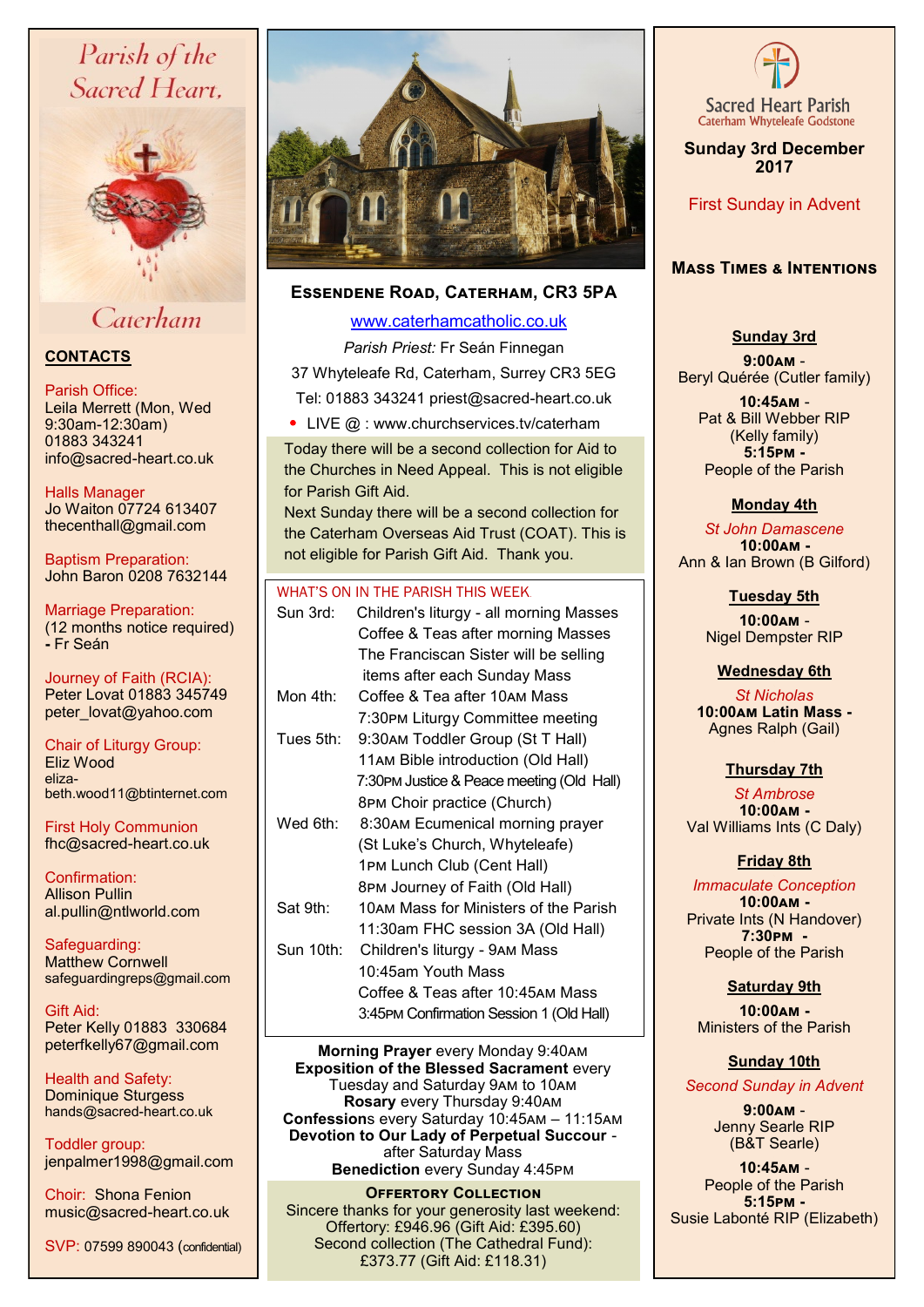On the First Sunday of Advent, 3rd December, we begin Year B, the Year of Mark in our Sunday Reading Cycle.

From then until June or so, we plan to hold a series of talks and dis-

# **H E A L T H & S A F E T Y**

**Snow Angels needed!** It's that time of year again where we are warned about the possibility of snow and ice. Could you spare half an hour to help grit the drive and walkways to the Church and Halls? If we have a bank of volunteers to join a rota you would not be called upon very often. If you can help please email hands@sacred-heart.co.uk.

*Please take extra care as you walk around the Parish.*

Thank you

#### **P A R I S H S H O P**



Now stocking Advent calendars, Advent wreaths and beautiful Christmas cards. We

also have copies of Advent Extra on sale which you may find helpful in preparing for Advent. Please come and have a look as our new stock. Purchasing items from the Parish Shop, helps to support the Parish.

### **L U N C H C L U B**



Wednesday 6th December, in the Centenary Hall, all welcome.

£4.50 for lunch of, Steak casserole with herb dumplings, new potatoes and vegetables. Followed by chocolate dessert and cream. Tea coffee and a raffle to finish.

# **S C R I P T U R E S E A S O N**

cussions about the holy Scriptures. There will be visiting speakers through the season, but the first two will be led by Fr Seán. The sessions will take place twice. intended to help those

who can only make mornings or evenings.

### **Introduction to the Holy Scriptures 1**

Tuesday 5th December at 11.00am in the Old Hall and Tuesday 12th

#### December at 7.30pm

**Introduction to the Holy Scriptures 2**

Tuesday 19th December at 11.00am and again at 7.30pm

**P A R I S H C H R I S T M A S M A R K E T – T H A N K Y O U !**

Thank you to everyone involved in making our Christmas Market 2017 a massive success. Thank you to everyone that came along to support our stall holders and enjoyed the delights of the Market.

We managed to raise £3,200. All proceeds from the Christmas Market will be shared between CAFOD, the SVP, Madaba and the Parish Scout Group.

#### **C H R I S T M A S D A Y L U N C H A T T H E D O U G L A S B R U N T O N C E N T R E**

Will you or someone you know be without company on Christmas Day? Would you like to enjoy a Community Christmas Lunch? You are warmly invited to celebrate the joy of Christmas with others at the Douglas Brunton Centre. Transport can be provided. If you would like to receive an invitation please complete one of

the slips which are alongside the little red box in the Church porch, and then post the slip in the box. An invitation will then be sent to you. **Drivers:** Can you offer the gift of a little time on Christmas Day to help with lifts for guests to or from the Douglas Brunton Centre? (around 11.30am and/or 3.30-4.00pm). There is a

list in the church porch for names and contact details. There is currently a desperate need for help with this.

**Sponsors:** If you wish to support this wonderful event organised by Churches Together, but cannot offer your time, please consider sponsoring a dinner (£5) or table (£25). Please contact the Parish Office.

**M A S S F O R M I N I S T E R S**  Saturday 9th December @10.00am - Fr Seán will say Mass for Ministers of Communion, Readers, Welcomes followed by coffee and croissant in St Thomas hall. This will be a good opportunity to ask questions and meet one another. Please contact Elizabeth Wood if you are able to join us. elizabeth.wood11@btinternet.com / 01883 348081

**D A Y F O R T H E P O O R – ' N O T I N W O R D B U T D E E D ' <sup>P</sup> <sup>O</sup> <sup>P</sup> E <sup>F</sup> <sup>R</sup> <sup>A</sup> <sup>N</sup> <sup>C</sup> <sup>I</sup> <sup>S</sup>**

Following on from Pope Francis' invitation to understand that sharing with those in poverty " enables us to understand the deepest truth of the Gospel.", we ask you to keep this in your minds especially over the Christmas period and

beyond. Here are some suggestions of how you can help.

1) Help bring people to Church by joining the taxi rota.

transport on Christmas day. these. Please get in-2) Offer to help with

Taking people to or from the Brunton Centre for Christmas Lunch. 3) Does your neighbour need help e.g. shopping or simply a visit?

Ê

Ideas are not limited to volved.

**Sexer of 4** 

Mary, Mother of God. Who was she and why do we venerate her? No Mary – no Jesus! Join us for this and Advent thoughts with the readings for next Sunday All welcome! 8.00pm Wednesday 6th December, in the Old Hall.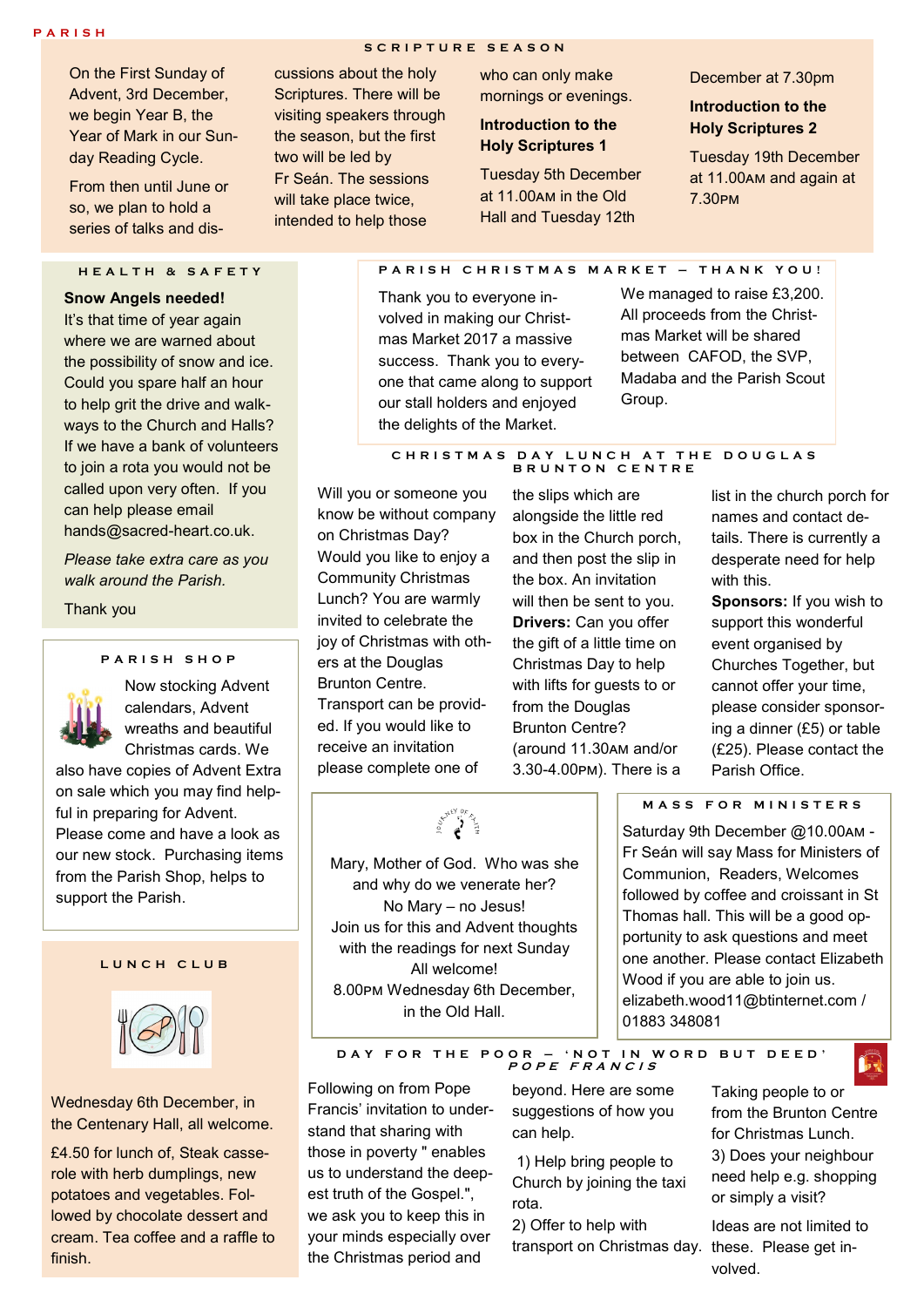### **MADABA PARISH LINK**

The Madaba share of the Christmas market and the £628 raised at the parish lunch mean that we have raised over £1,400 for the Jordan parish in the last fortnight. Sincere thanks to all who contributed to make this possible. It is a wonderful outcome.

This extract from a letter

from the new parish priest, Fr. Butrus Hajazeen, underlines how much our help is needed and appreciated:

'Our poorest parishioners are struggling to pay their school fees and anything you can give for these families would help us. As parish priest I have offered to

assist by matching everything the parents can contribute but with so many out of work or sick, I know how difficult it is for them.

For the refugees we do the best we can. Their existence is precarious, nothing is certain for them, whether they will get a visa, how long they will be in Jordan. It is hard to be insecure in your own country, it is doubly so in a strange country as a refugee.'

The Sacred Heart's next contribution to Madaba will be delivered to Fr Butrus by Parishes for Peace, shortly before Christmas. Mike Wood.

Please collect a Pastoral Letter from Bishop Richard in the porch.

### **P A R I S H Y O U T H**

**S T F R A N C I S S C H O O L C H R I S T M A S F A Y R E - T O D A Y 1 2 P M T O 3 P M**

Please come and support the school and enjoy the fun, games and food. Entry £1 per adult, children free!



Bishop Richard invites you to join him for the World Meeting of Families in Dublin with the Holy Father, Pope Francis: 21-26 August 2018 sees the arrival of the World Meeting of Families in Dublin, Ireland. The Diocese is making the most of this wonderful opportunity by organ-

#### **W O R L D M E E T I N G O F F A M I L I E S**

ising a pilgrimage for those who would like to attend. It is open to families of all shapes and sizes, from tiny tots to Grandparents. We will be staying together in Dublin City University accommodation and travelling to events together by coach. A three day congress will be fol-

# lowed by a Festival of Families and a Solemn

Eucharistic Celebration with Pope Francis. If you would like more information about the event visit www.worldmeeting201 8.ie/en/ If you would like to join us on pilgrimage, please speak to your parish

### **O F I N T E R E S T . . .**

priest about how he can support you financially, and for a booking form. Alternatively you can contact Lizzie or Katherine of the Diocesan Pastoral team wmof2018@dabnet .org

#### IN VITATION TO PARISHONERS TO BECOME A COLOMA CONVENT GIRLS' **S C H O O L G O V E R N O R - C L O S I N G D A T E : M O N D A Y 1 1 T H D E C E M B E R 2 0 1 7**



Coloma is seeking to appoint Governors who have expertise in any of the following: Finance / Marketing / Fundraising / Estate Management.

The Governor's role (which is voluntary) is very valuable and rewarding. Please see the notice board for further details.

If you would like to have an informal conversation concerning the role, or would like to volunteer, please contact the Clerk to the Governors, Sallie Trembath, on [strembath@coloma.croydon.sch.uk](mailto:strembath@coloma.croydon.sch.uk) or 020 8654 6228. It would be helpful if you could also attach your CV.

A C T IN SUPPORT OF CATHOLIC EDUCATION

Do you support Catholic schools and the right of Catholics to send their children to them? Then we need you to make your voice heard. The Government is making a critical decision on whether to overturn the

admissions cap which prevents new Catholic schools from allowing all

Catholic pupils to attend. The Prime Minister has acknowledged that this policy discriminates against Catholics and

had promised previously to abandon it. Now the Government may decide to keep this discriminatory policy in place instead of removing it. We need you to tell the Government not to discriminate against Catholics and to remove

the admissions cap on new faith-based schools.

Visit [http://](https://catholicnews.us6.list-manage.com/track/click?u=8bfb372c271fbad8a971552fb&id=d27e53fb78&e=200923ed69) [catholicnews.org.uk/](https://catholicnews.us6.list-manage.com/track/click?u=8bfb372c271fbad8a971552fb&id=d27e53fb78&e=200923ed69) [education](https://catholicnews.us6.list-manage.com/track/click?u=8bfb372c271fbad8a971552fb&id=d27e53fb78&e=200923ed69)-cap to write to the Government and urge them to drop their policy which bans new Catholic schools.